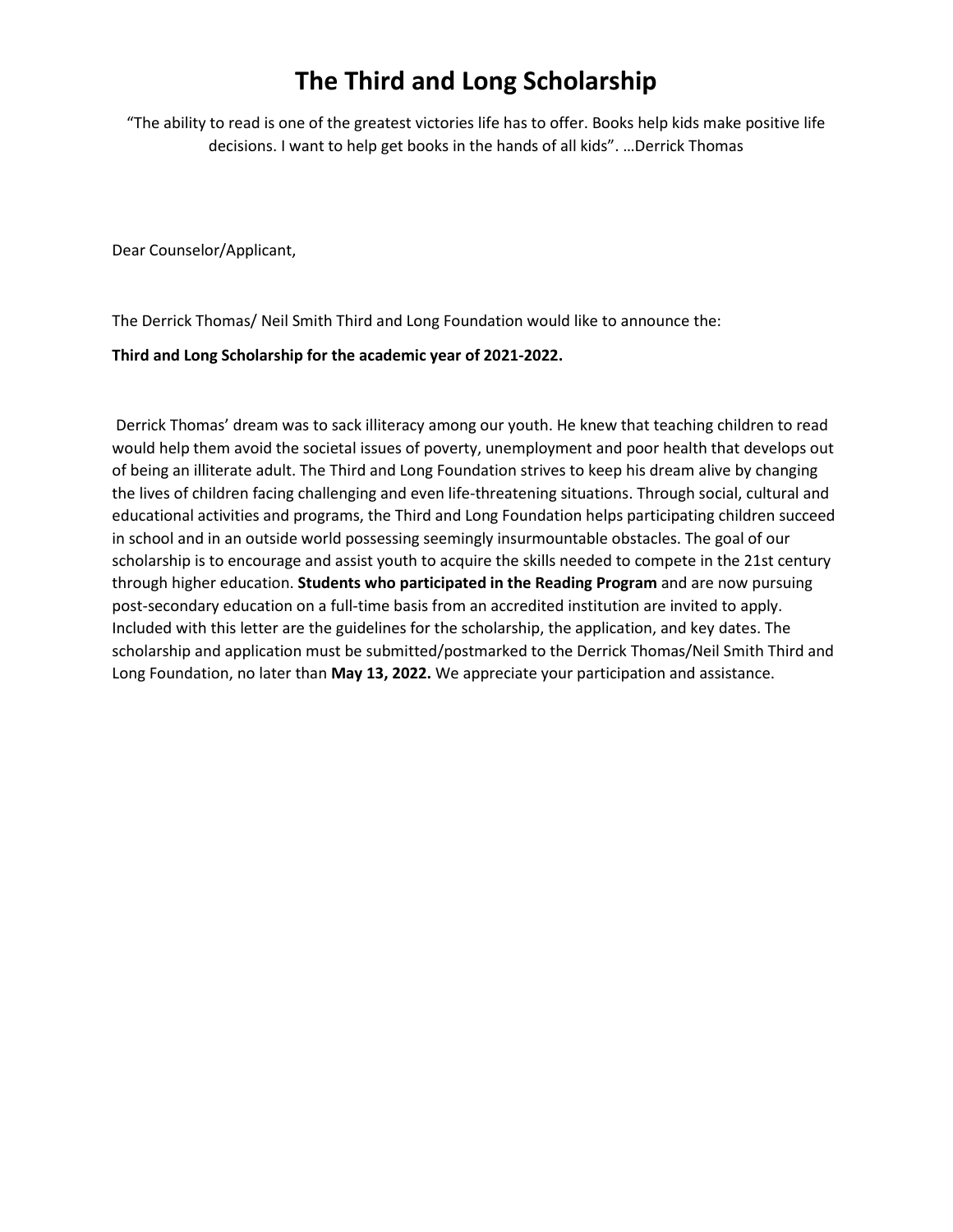## **SCHOLARSHIP PROGRAM GUIDELINES**

Eligibility to High school senior graduates with a minimum 2.5 grade point average **who participated in the Third and Long Reading Program.** First time college applicants or post-secondary training entrants. How to Apply Self-nominations will be accepted from any public high school throughout the Greater Kansas City, Missouri metropolitan area. It is available to high school seniors and recent graduates. A school official, teacher or counselor must endorse self-nominations via providing 2 letters of recommendation/reference. Candidates must complete an application, provide an official school transcript of the most current completed semester, secure letters of recommendation from three individuals and submit a 1-page type-written essay on "The Impact the Third and Long Foundation and The Reading Program Has Had on Me".

| Length of Scholarship            | Initial scholarship is a one-time award. Previous scholarship<br>winners may be considered for a re-award annually for a<br>maximum of two years of full-time undergraduate work for an<br>associate's degree and four years of full-time undergraduate<br>work for a bachelor's degree contingent upon written<br>application and the successful completion of the prior work.             |
|----------------------------------|---------------------------------------------------------------------------------------------------------------------------------------------------------------------------------------------------------------------------------------------------------------------------------------------------------------------------------------------------------------------------------------------|
| Scholarship Proof of Enrollment  | full-time status, grades, and financial status is required prior to<br>award disbursement                                                                                                                                                                                                                                                                                                   |
| Selection of Winners Scholarship | winners will be selected by the scholarship committee. The<br>Scholarship committee will evaluate students according to their<br>assessment of the candidate's academic achievement,<br>extracurricular activities, essay and personal interview. Finalist<br>will be present for ratification by the Derrick Thomas/Neil Smith<br>Third and Long Foundation Board of Directors Application |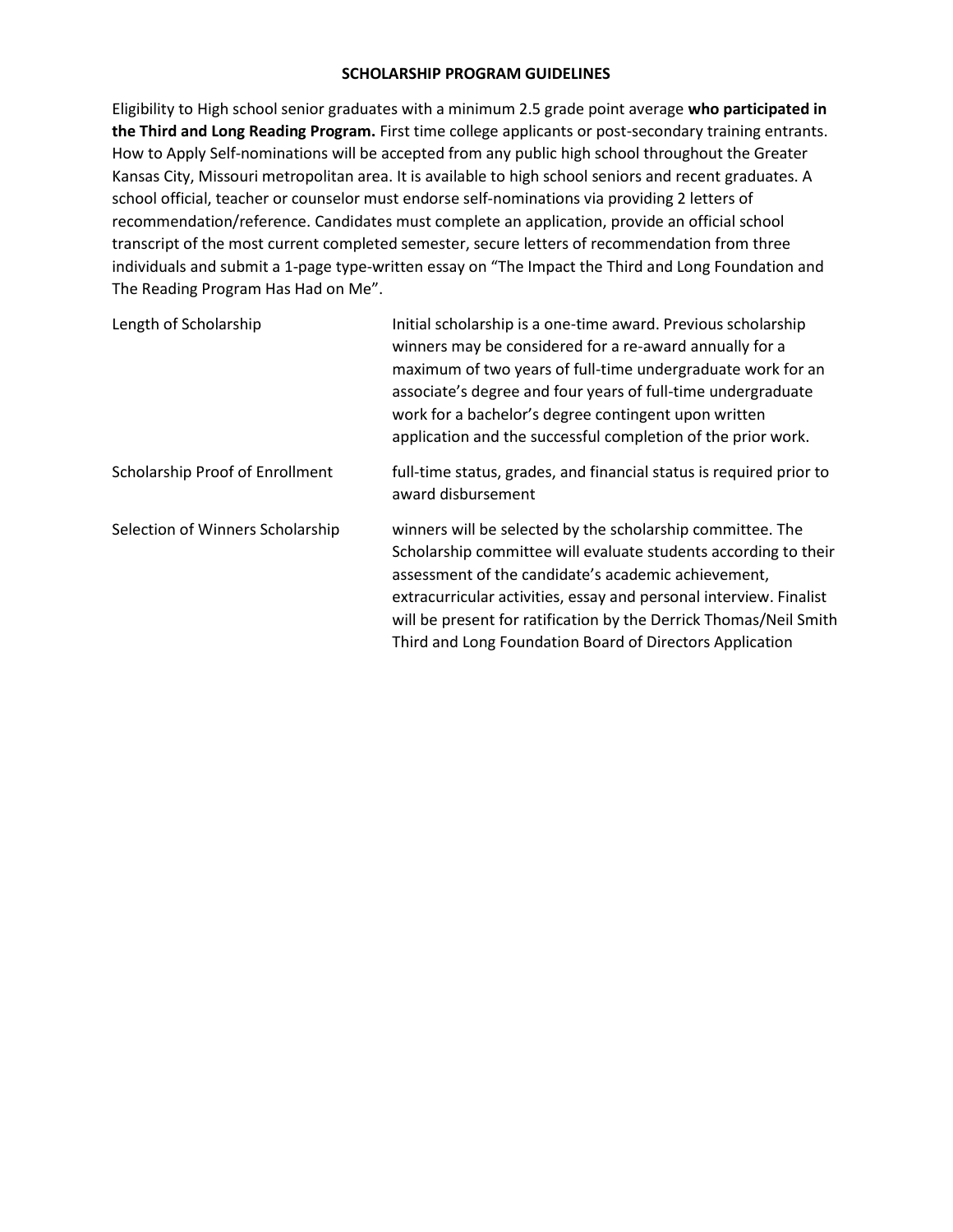## **APPLICATION**

|                                                                                                     | City                                                                                                                                                                                                                                                                                                                                                | State <b>Zip Code</b>                                                                                     |  |  |  |
|-----------------------------------------------------------------------------------------------------|-----------------------------------------------------------------------------------------------------------------------------------------------------------------------------------------------------------------------------------------------------------------------------------------------------------------------------------------------------|-----------------------------------------------------------------------------------------------------------|--|--|--|
|                                                                                                     |                                                                                                                                                                                                                                                                                                                                                     | Home Phone: _______________________Work Phone: ______________________Cell Phone: ________________________ |  |  |  |
|                                                                                                     |                                                                                                                                                                                                                                                                                                                                                     |                                                                                                           |  |  |  |
|                                                                                                     |                                                                                                                                                                                                                                                                                                                                                     |                                                                                                           |  |  |  |
|                                                                                                     | Current GPA: _______ Cumulative GPA: ______                                                                                                                                                                                                                                                                                                         |                                                                                                           |  |  |  |
|                                                                                                     |                                                                                                                                                                                                                                                                                                                                                     | (Letter of Acceptance must accompany this application)                                                    |  |  |  |
|                                                                                                     |                                                                                                                                                                                                                                                                                                                                                     |                                                                                                           |  |  |  |
|                                                                                                     |                                                                                                                                                                                                                                                                                                                                                     |                                                                                                           |  |  |  |
| Number of Hours per Week: _______                                                                   |                                                                                                                                                                                                                                                                                                                                                     |                                                                                                           |  |  |  |
|                                                                                                     |                                                                                                                                                                                                                                                                                                                                                     |                                                                                                           |  |  |  |
|                                                                                                     |                                                                                                                                                                                                                                                                                                                                                     |                                                                                                           |  |  |  |
|                                                                                                     |                                                                                                                                                                                                                                                                                                                                                     |                                                                                                           |  |  |  |
|                                                                                                     |                                                                                                                                                                                                                                                                                                                                                     |                                                                                                           |  |  |  |
|                                                                                                     |                                                                                                                                                                                                                                                                                                                                                     |                                                                                                           |  |  |  |
|                                                                                                     |                                                                                                                                                                                                                                                                                                                                                     |                                                                                                           |  |  |  |
|                                                                                                     |                                                                                                                                                                                                                                                                                                                                                     | Number of Children in College ________ Name of College(s) ______________________                          |  |  |  |
| (including self) Number of Children in Family ________________ Ages of Children: __________________ |                                                                                                                                                                                                                                                                                                                                                     |                                                                                                           |  |  |  |
|                                                                                                     |                                                                                                                                                                                                                                                                                                                                                     |                                                                                                           |  |  |  |
| Application Itemize your anticipated needs for the coming academic year:                            |                                                                                                                                                                                                                                                                                                                                                     |                                                                                                           |  |  |  |
| Tuition:                                                                                            | $\begin{array}{c}\n5 \qquad \qquad \\ \end{array}$                                                                                                                                                                                                                                                                                                  |                                                                                                           |  |  |  |
| Books:                                                                                              | $\begin{picture}(20,20) \put(0,0){\line(1,0){10}} \put(15,0){\line(1,0){10}} \put(15,0){\line(1,0){10}} \put(15,0){\line(1,0){10}} \put(15,0){\line(1,0){10}} \put(15,0){\line(1,0){10}} \put(15,0){\line(1,0){10}} \put(15,0){\line(1,0){10}} \put(15,0){\line(1,0){10}} \put(15,0){\line(1,0){10}} \put(15,0){\line(1,0){10}} \put(15,0){\line(1$ |                                                                                                           |  |  |  |
|                                                                                                     | Room & Board: \$ ________________                                                                                                                                                                                                                                                                                                                   |                                                                                                           |  |  |  |
| Fees:                                                                                               | $\begin{picture}(20,20) \put(0,0){\line(1,0){10}} \put(15,0){\line(1,0){10}} \put(15,0){\line(1,0){10}} \put(15,0){\line(1,0){10}} \put(15,0){\line(1,0){10}} \put(15,0){\line(1,0){10}} \put(15,0){\line(1,0){10}} \put(15,0){\line(1,0){10}} \put(15,0){\line(1,0){10}} \put(15,0){\line(1,0){10}} \put(15,0){\line(1,0){10}} \put(15,0){\line(1$ |                                                                                                           |  |  |  |
|                                                                                                     | Transportation: \$ ________________                                                                                                                                                                                                                                                                                                                 |                                                                                                           |  |  |  |
| Personal:                                                                                           | $\begin{picture}(20,20) \put(0,0){\line(1,0){10}} \put(15,0){\line(1,0){10}} \put(15,0){\line(1,0){10}} \put(15,0){\line(1,0){10}} \put(15,0){\line(1,0){10}} \put(15,0){\line(1,0){10}} \put(15,0){\line(1,0){10}} \put(15,0){\line(1,0){10}} \put(15,0){\line(1,0){10}} \put(15,0){\line(1,0){10}} \put(15,0){\line(1,0){10}} \put(15,0){\line(1$ |                                                                                                           |  |  |  |
|                                                                                                     | Other (itemize): \$                                                                                                                                                                                                                                                                                                                                 |                                                                                                           |  |  |  |
| TOTAL:                                                                                              | $\begin{picture}(20,10) \put(0,0){\line(1,0){10}} \put(15,0){\line(1,0){10}} \put(15,0){\line(1,0){10}} \put(15,0){\line(1,0){10}} \put(15,0){\line(1,0){10}} \put(15,0){\line(1,0){10}} \put(15,0){\line(1,0){10}} \put(15,0){\line(1,0){10}} \put(15,0){\line(1,0){10}} \put(15,0){\line(1,0){10}} \put(15,0){\line(1,0){10}} \put(15,0){\line(1$ |                                                                                                           |  |  |  |